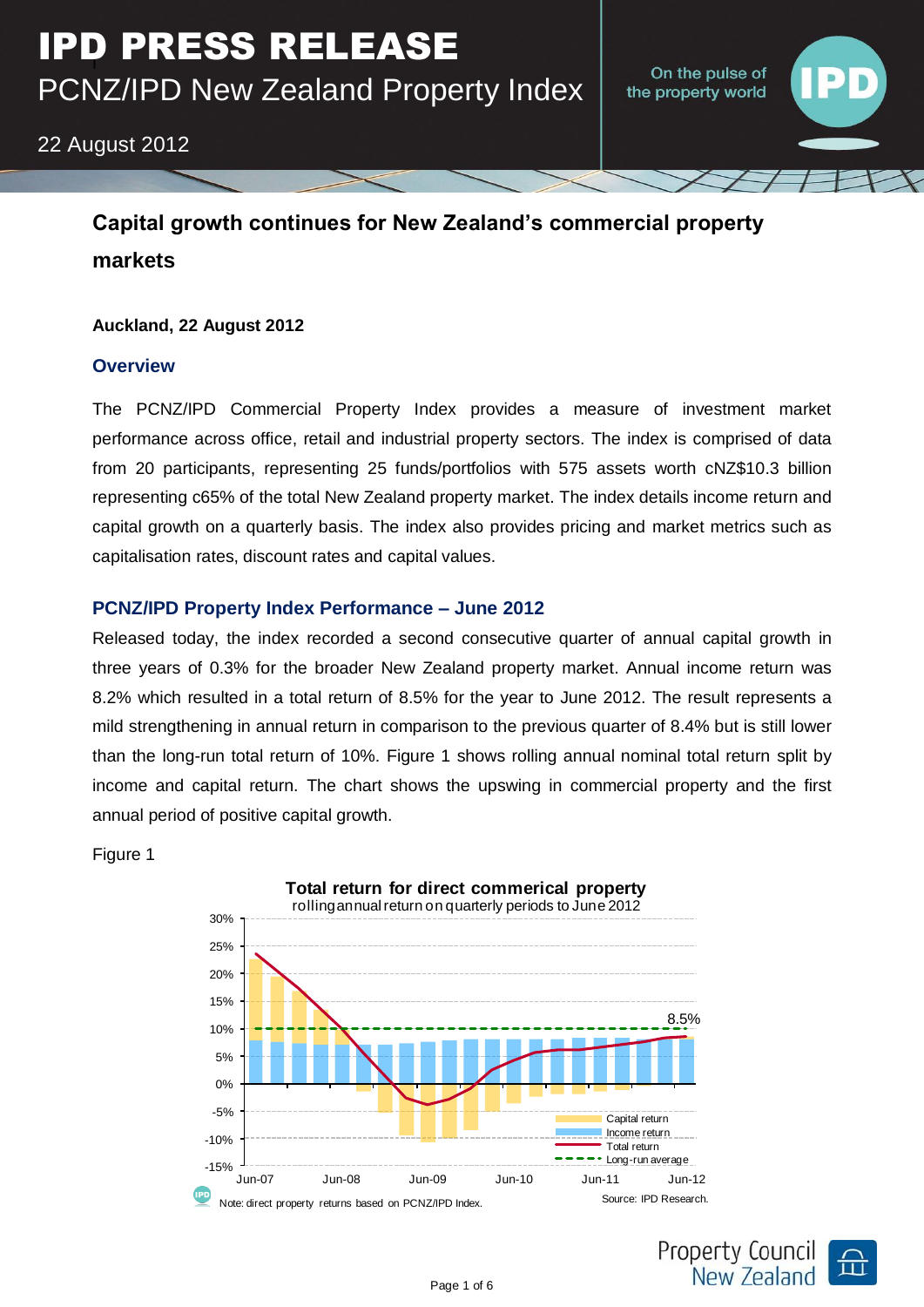On the pulse of the property world

22 August 2012

Figure 2 highlights the close positive correlations between the New Zealand macro-economy and commercial property market. Clearly, commercial property returns have been increasing with rising GDP growth.

## Figure 2



## **Property Sector Performance**

The retail sector (10.6%) has led the office sector (7.0%) through the recovery phase of the property investment cycle. These comparative results are reported in Figure 3. [Returns for the industrial sector have been omitted due to insufficient data contributors].

The retail sector continues to outperform the office sector due to ongoing strength in retail spending. The office sector reported a slightly higher total return with employment conditions remaining relatively subdued.

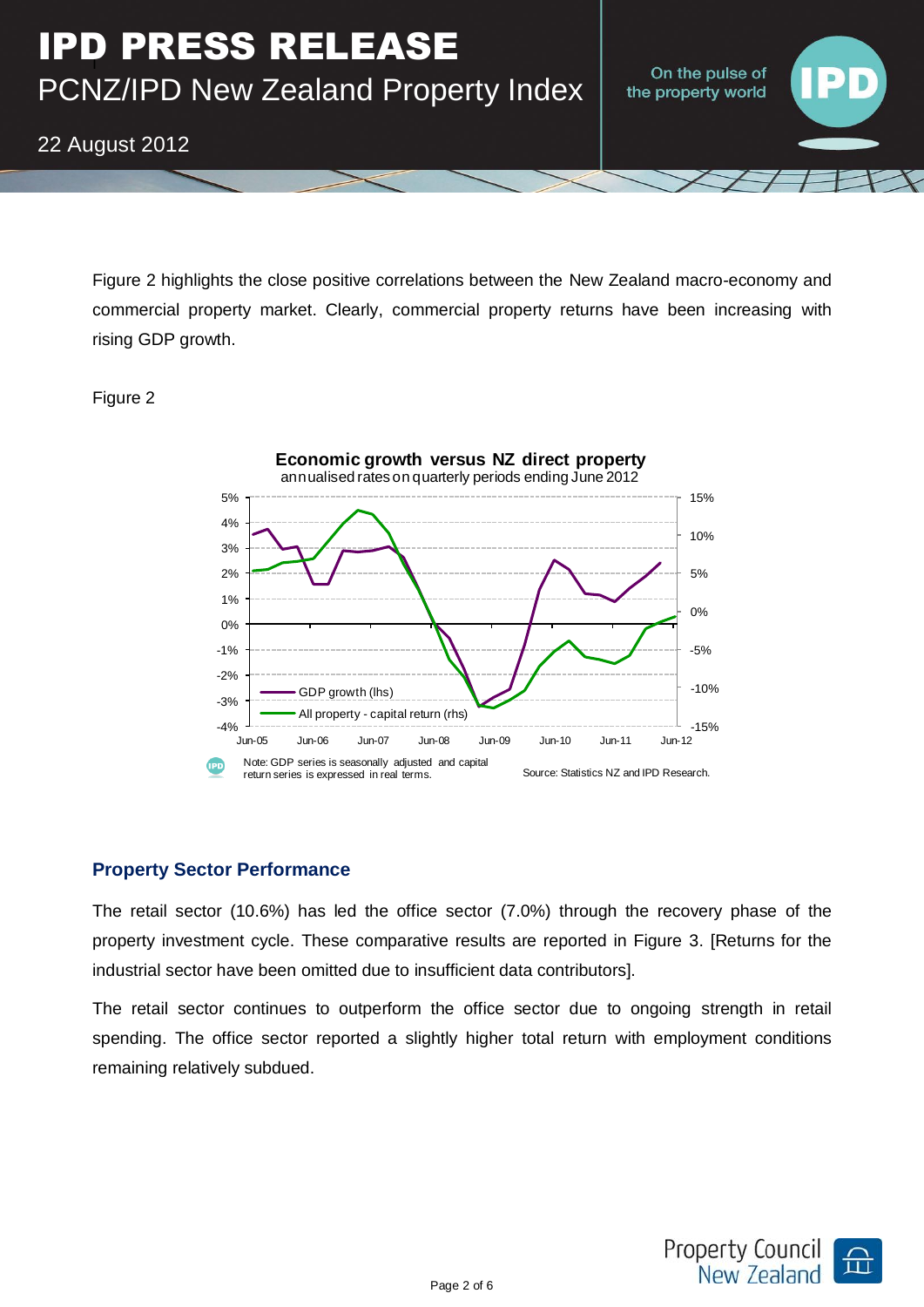# I IPD PRESS RELEASE PCNZ/IPD New Zealand Property Index

On the pulse of the property world

# 22 August 2012



Figure: 3

## **Trends in Pricing**

With reference to pricing trends, average cap rates over the year to June 2012 stood at 8.3% as detailed in Figure 4. Notably, cap rate movements are mild and are expected to remain generally steady. The retail sector experienced mild cap rate compression which is consistent with positive capital growth.

Figure 4



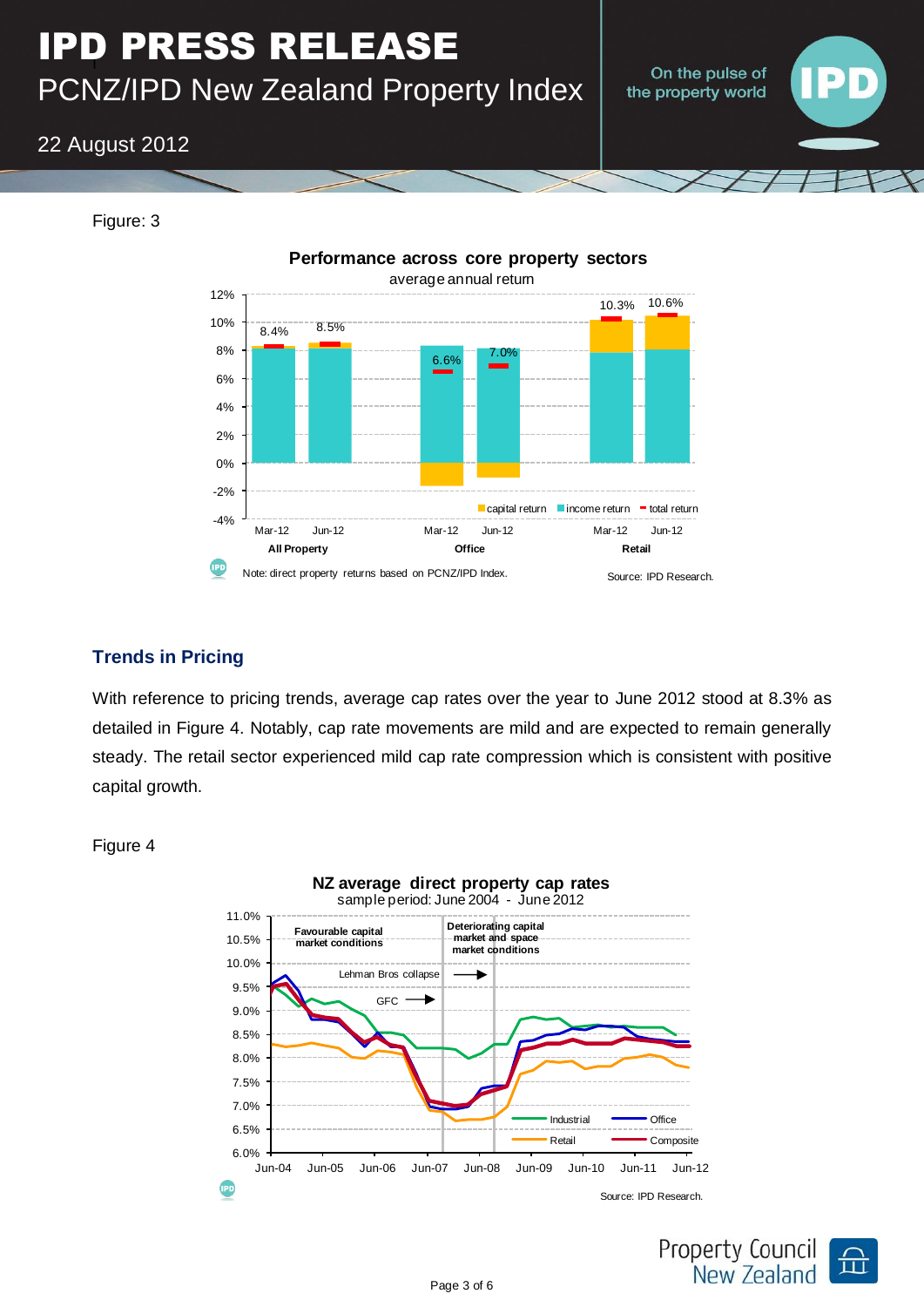## **Property versus Other Asset Classes**

Figure 5 shows the return performance of the commercial property market against bonds, listed property vehicles (LPVs) and shares. Notably, commercial property outperformed over the last 10 years against competing asset classes, but has underperformed over more recent periods.



Figure: 5

**Dr Anthony De Francesco, Managing Director of IPD in Australia and New Zealand,** said, "The latest results suggest that the commercial property market is showing a mild sign of strengthening with a slight uptick in capital values over the last twelve months."

"Property market conditions are generally showing signs of improvement, although fundamentals remain relatively soft. The ongoing recovery in economic growth is a positive factor which should ultimately be reflected in a broader uplift in property investment returns. However, this uplift will vary across property sectors."

"The retail sector is showing an upward trend in returns but the office sector will trail behind given the weakness in the labour market. The industrial sector is expected to experience further upside as the growth pace of the economy strengthens."



On the pulse of the property world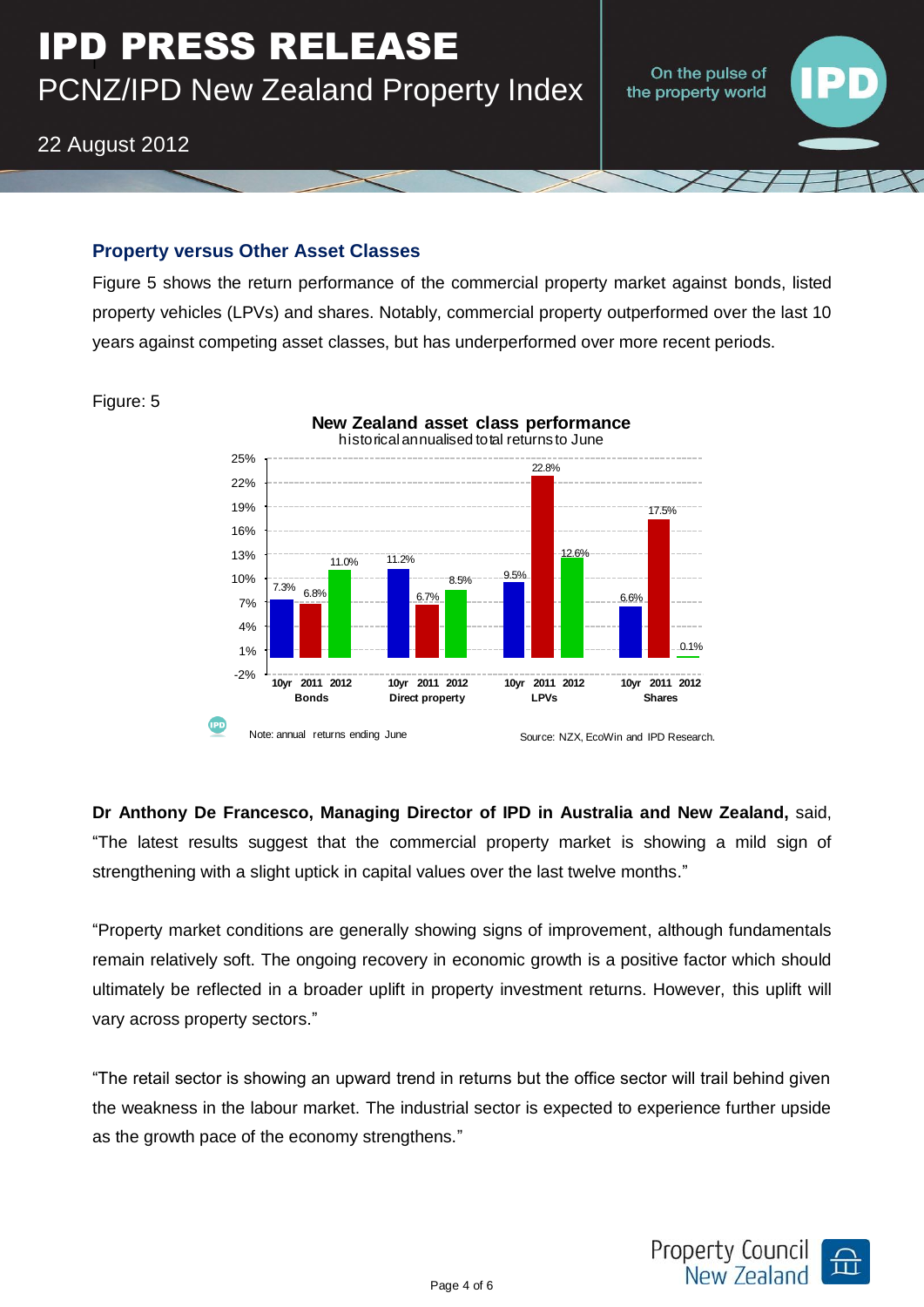On the pulse of the property world

# 22 August 2012

#### **Mr Peter McGuinness, Research Manager at IPD in Australia and New Zealand,** said,

"A divergence in cap rates is appearing with the retail sector showing ongoing firming in line with its capital growth profile."

"With the weak growth outlook in the global economy and turbulence in capital markets from the on-going European debt crisis, downside risks remain prevalent. These factors are likely to prolong the recovery in commercial property markets."

**Mr Connal Townsend, Property Council New Zealand Chief Executive,** said, "it is pleasing for the industry to see positive gains for the property market once again. It is great to see that the New Zealand commercial property market has posted two quarters of positive growth, boosting the perception that the industry is working its way out of the recessionary period."

"All market segments have increased their total returns when compared to returns for this time last year, with a noticeable lift from the retail market, which has almost doubled its performance from 5.4 per cent in June 2011 posting a spectacular 10.6 per cent total return for the latest quarter," Mr Townsend said.

"The lift in retail performance was obviously stimulated by the Rugby World Cup last year, but it is particularly pleasing to see that the initial boost has been sustained and the sector is continuing to thrive well after this event concluded."

END.

## **Notes to editors:**

IPD is a global information business, dedicated to the objective measurement of commercial real estate performance. As the world's number one provider of real estate performance analysis for funds, investors, managers and occupiers, we offer a full range of services including research, reporting, benchmarking, conferences and indices. We operate in over 25 countries including most of Europe, the US, Canada, South Africa, South Korea, New Zealand and Japan. Our indices are the basis for the developing commercial property derivatives market, and the most authoritative measures of real estate returns worldwide. For further information visit [www.ipd.com.](http://www.ipd.com/)